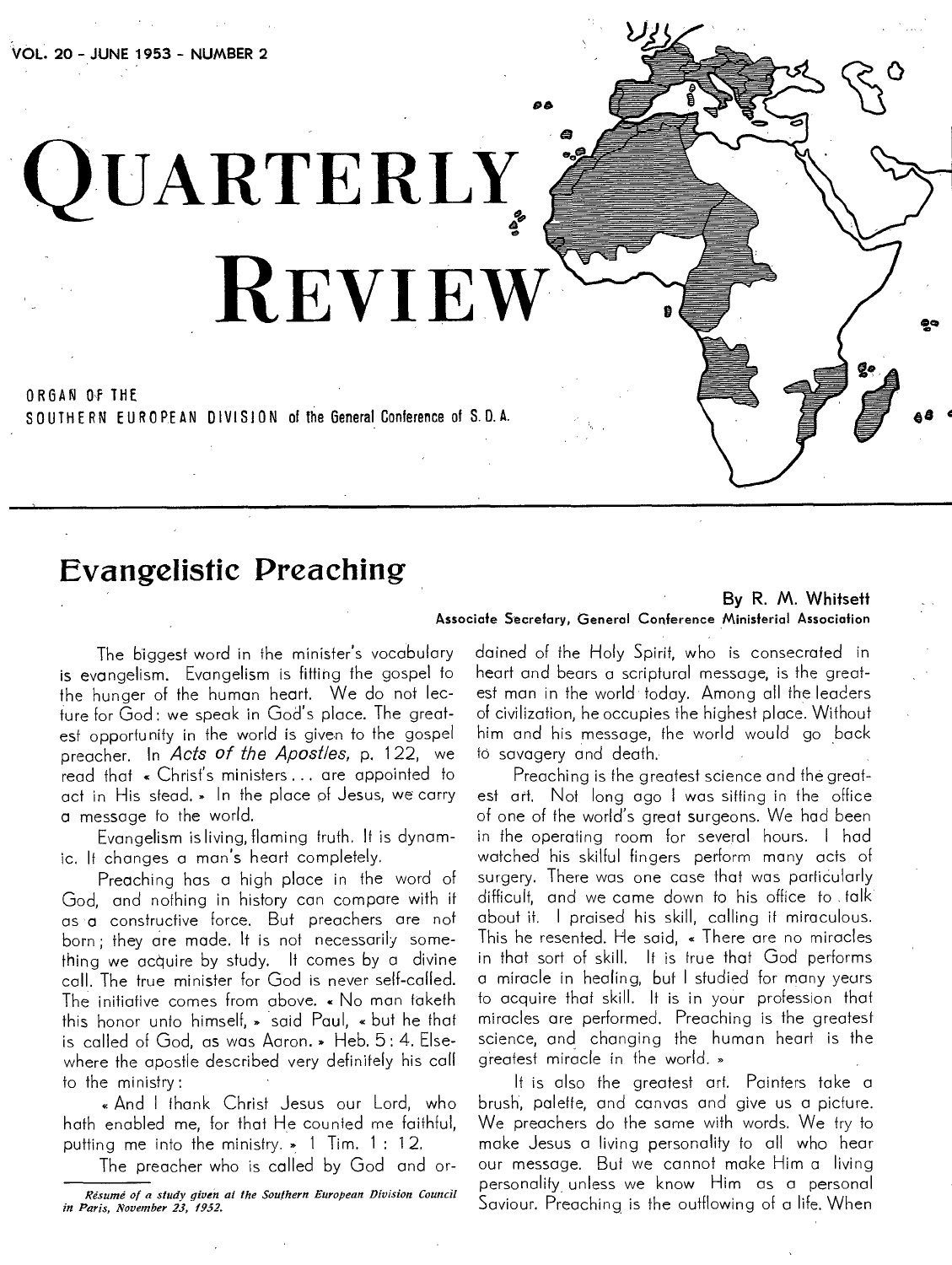people hear us speak, they see Jesus as a man of real dynamic force, a strong figure who walked up and down Galilee 1 900 years ago with an appealing message. « Never man spake like this Man. »

The Jesus that I know appeals to the real man. I can almost see the sun shining on His wavy hair, His arms and face bronzed by the sun. He was a man of the outdoors. When they would have thrown Him *over* a cliff one day, He walked right through the center of the crowd. No man dared lay a hand on Him. He was a strong man. His hands were used to the feel of carpenter's tools. They could grip a hammer and saw and chisel very well. He could pick up a table and throw it out of the temple. And yet He could speak to a poor woman crying in the streets. He could say, « Neither do I condemn thee: go, and sin no more. a That is Jesus. Let us paint pictures of Him with words, for preaching is truly the greatest art in the world.

Preaching, is more than teaching. Teaching is important, and the teaching ministry is one part of the ministry. But evangelistic preaching Is greater. A teacher has a textbook and a course of study to follow. If the student does not learn his lesson today, he may learn it tomorrow. He may have three or four or six months to complete the course. It is not that way with preaching. It is always, a NOW is the day of salvation. » Cease from sinning NOW; accept Christ NOW. Before the hearer leaves the room, he must make a decision.

How can a preacher have power to do this ? The secret is found in the heavenly unction of the Holy Spirit. The preacher gets his authority from Jesus Christ, his message from the word of God, and his power from the Holy Spirit. His message will be powerful in direct proportion to his belief in that power.

Oh, how wonderful to he connected with God's work for this day! The ministry is a high and holy calling, and to labor in earth's last hour is the greatest privilege in all history.

Now, how are we going to save lost men in the Southern European Division ? I have seen much to impress me already, but there is so much more to do. The population of this country is so great, and our members so few. The same is true elsewhere in the field. At times it may seem an impossible task, but not with a consecrated group of men. If we recognize that our primary purpose is to preach to lost souls, not only to serve as administrators of the word, then we are equal to the task. In the eyes of the world this may seem a very small and insignificant group, but in God's sight we are well able to do the lask.

But there is a danger that confronts us : the danger that we may dwell too much upon our administrative duties and allow them to occupy too much of our time, while millions are being lost every day.

I have studied carefully your organization in this field. It is a strong organization. But I do appeal that every one of you who are leaders in the work will be a leader in evangelism as well as in administrative work. A leader is a man who knows how to go out ahead and do the work himself. That does not mean that he will spend his full time at evangelism, but it does mean that every man around him will be inspired by his ministry. We need business men and

institutional heads in our work, but they should have in their hearts a passion for lost souls.

Our ministry is divinely appointed. We elect men to office, but we elect only those men that are appointed of God. You read *Testimonies to Ministers,* pp. 52 and 53, and you will., see the program that God has given for the leadership of the church.

The greatest undertaking in the world is to lead lost men to Christ. To create this world, God had only to speak a word, but to redeem 'men from sin He had to 'give the greatest possession of heaven. It cost God more and requires more from men than anything else in history.- And into this saving work He has called us. It requires everything that we have in our life, all our energy, our strength, our perspiration, our tears and blood and life.

But do not think that the ministry is only hard work. It has shining and glorious rewards as well: Success is found not only in the addition of members, but rather in multiplication as they bring others to Christ. And Daniel said that a they that turn many to righteousness  $\triangleright$  shall shine cas the stars for ever and ever. a

I am going to suggest five things that will help us to. become better soul winners. The essential thing is not with preaching itself, but with the preacher. It is no trouble to preach ; nearly anyone can get up and talk to people. But it is very difficult to make a real preacher, because preaching is the outriish of the soul in speech. He must really have something to say.

1. Love for Jesus Chrisf. You remember that a lawyer came to Jesus and asked Him, a Which is the great commandment of the law  $?$  Dependix Christ's answer was, a Thou shalt love the Lord thy God with all thy heart, and with all thy soul, and with all thy mind. » Matt. 22: 37. The first essential in soul winning is a love for Jesus Christ. We cannot lead others to Christ unless we know Him by personal experience. Unless we know what repentance, forgiveness, and conversion are, we cannot talk about them to others. That is why Paul says, a I know whom I have believed, and am persuaded that He is able to keep that which I have committed unto Him.

And we should be separated completely from the world. Indulgence 'in .worldly pleasure is suicide to our power. The harboring' of secret sins in our life will paralyze our work. We must be clean if we are to bear the vessels of the Lord. Who is sufficient for this great and holy calling ?

2. Love for people., Jesus answered the lawyer, a The second is like unto it, Thou shalt love thy neighbor as thyself. » Unless we love people and love to associate with them and talk with them, we cannot win them to Christ. Paul had unceasing heaviness of heart for the unsaved. Jesus wept over the city of Jerusalem and longed to gather it as a hen *gathers*  her chickens. The tenth chapter of John tells of the Shepherd's love for His sheep. We must love people. We must enjoy associating with them. If, on the contrary, we love the ascetic, solitary life, we can never be successful evangelists. If we do not have this love for people, then let us pray to God to lay the burden on our hearts, and He will do it to such a degree that we will never be able to get over il.

I see all these people in the city of Paris, and the few Adventists in this great capital of the world.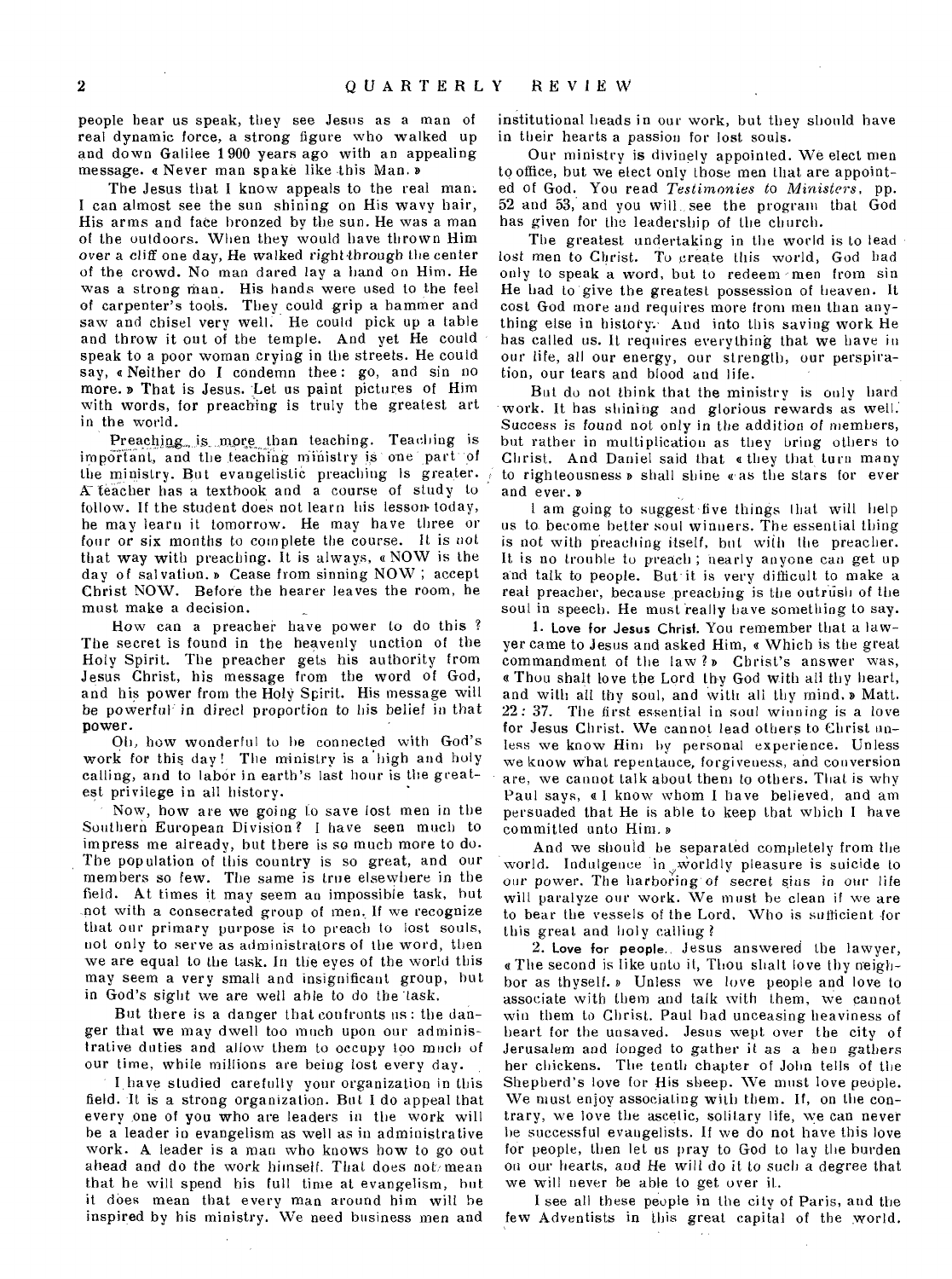There are people all around us, We should be talking to them about their souls. I like to pick out a man in a crowd and ask him, «Are you a Christian?» You can have some wonderful. conversations that begin just that way. In the barber shop, at the grocery store, in the pharmacy, we should be talking to people.

I confess that there is a certain technique that is successful. In the first five sentences, you must agree with the person. You must arrive at a common denominator in which he is interested. And if you can agree with- that person on four or five propositions, you will be able to get him to agree with you on four or five propositions.

I was riding on a crowded train a few weeks ago, when a man came hurrying into the car and sat down beside me. He made himself comfortable, reached into his pocket, pulled out a flask, and poured himself a drink. He started to drink it, hut then he looked at me and thought that he should be courteous, so he offered me a drink. I refused, saying that I did not drink. He looked at me as though he' thought I were crazy, but lie went ahead and took his drink. Then he said, a I Suppose you don't like me because I have this bad habit. »

1 said, a On the contrary, I do like you. a

a Well, what do you like about me?»

I said, a I see that you are generous ; you think of others before you think of yourself. You must have other good qualities. » And that led to a number of propositions on which I could agree with him.

Then he asked me what I thought about drinking. I discovered that he was losing his wife because of drunkenness, and that his children no longer loved him. In a little while we both agreed that he should stop drinking. So he went into the lavatory and poured the rest of his liquor down the drain, and we prayed together that the Lord would give him victory over that habit.

Coming over to Europe from New York, I sat down by the vice-president of the International Telephone Company. I noticed that he did not drink and did not smoke. He asked what kind of work I was doing. He said he had never liked Adventists. He had a nephew who had married an Adventist, and he thought it was the craziest religion he had ever heard of. So I began to answer his questions about religion. You may be sure that first of all I complimented him on the great work that the telephone company was doing. And when he was feeling good about it, I talked to him about religion. As I explained one point, he said a Well, that makes sense, and the second point,  $\alpha$  I believe that,  $\nu$  and at the third point,  $\alpha$  Now I see why Adventists keep Saturday. » And at about the tenth point, he said; a That is the best religion I ever heard of. D I had a wonderful time. He shook hands about ten times before we parted.

We 'need to talk to people. There are a lot of folks just like him up and down these streets all around this church. Lead our people out to meet them, and we will baptize more.

3. **An expert knowledge of the Scriptures.** The Bible is the sword 'of the Spirit. One text of Scripture is worth ten thousand ordinary words. It is impossible to win a man to Christ by arguing ; there is no line of logic that in itself will get decisions. But God's word speaks with power. One quotation of Scripture

wilt bring more decisions than .an hour of ordinary talk. I am of course talking about that section of the world where people know the Bible. If they do not, our first job is to bring the Bible to them.

Many of you knew Elder F. C. Gilbert. He was an expert in the Scriptures. When I was just a boy and he was visiting our camp meeting, 1 asked, « Elder Gilbert, do you know the whole Bible by heart?»

He looked down at me and said, a Well, son, I don't think I do, but I will play a game with you. For every text that you quote, I will give the verse before it and the one after it.

I took him up on it. After all, I could recite all the memory verses ! 1 thought I was going to win easily. But he never failed once. For two hours we played the game. Iliad two boys checking up on us, and we had to stop him, for he would go on and quote the whole chapter. He was a giant in the Scriptures. Preachers need to be giants in the Scriptures.

4. **Prayer.** Successful soul winning must he accompanied by prayer at every step along the way. Pentecosts do not come to prayerless preachers. The gift of the Holy Spirit is never given without prayer. The most Impressive thing about the ministry of Christ is His prayer life. With prayer, weaklings are made conquerors; without it, giants are reduced to pygmy stature. a The effectual fervent prayer of a righteous man availeth much.» One of the best texts in the Bible is Mark 11: 24: « What things soever you desire, when ye pray, believe that ye receive them, and ye shall have them. <sup>a</sup>

I was visiting in the home of a man and wife one day. I knew that the husband was keeping the Sabbath. He had arranged to close his business from Friday night sundown to Saturday night sundown. I took for granted that the wife was ready to be baptized too, so I went,to remind them that there would be a baptismal service two weeks hence, and I was shocked to discover that she was wearing all her jewelry. She had not worn 'it to the church service. She knew I was coming, and she had it all on, just waiting for me. She said, a Brother Whitsett, I have become convinced that you don't have to take off your jewelry to he a Christian. I 'want to be baptized with my husband, but I don't want to take off my jewelry.

So I read the texts; I have about fourteen of them written in the margin of my Bible, and I read them all. She still said No. I suggested then that we pray about it and ask the Lord to impress her what she should do.

a No, a she said, a I don't want to pray about it. I am already convinced ; it isn't necessary to pray. a

a Oh, yes, a I said, a it is. We will pray now.

a No, a she said, a I don't want to.

Well, then I knew that we would. So I knelt, and just as I started to kneel, I said to the brother, a You pray first. a She finally knelt down with us. The brother prayed, and I prayed. I asked the Lord to make it very clear to her what He wanted her to do.

When we got up from our knees, there was no jewelry in sight. I don't know what she did with it, but it was gone from her wrists, her neck, and her ears. She was wiping away tears, and she said, a Brother Whitsett, I knew all the time it was wrong, but 1.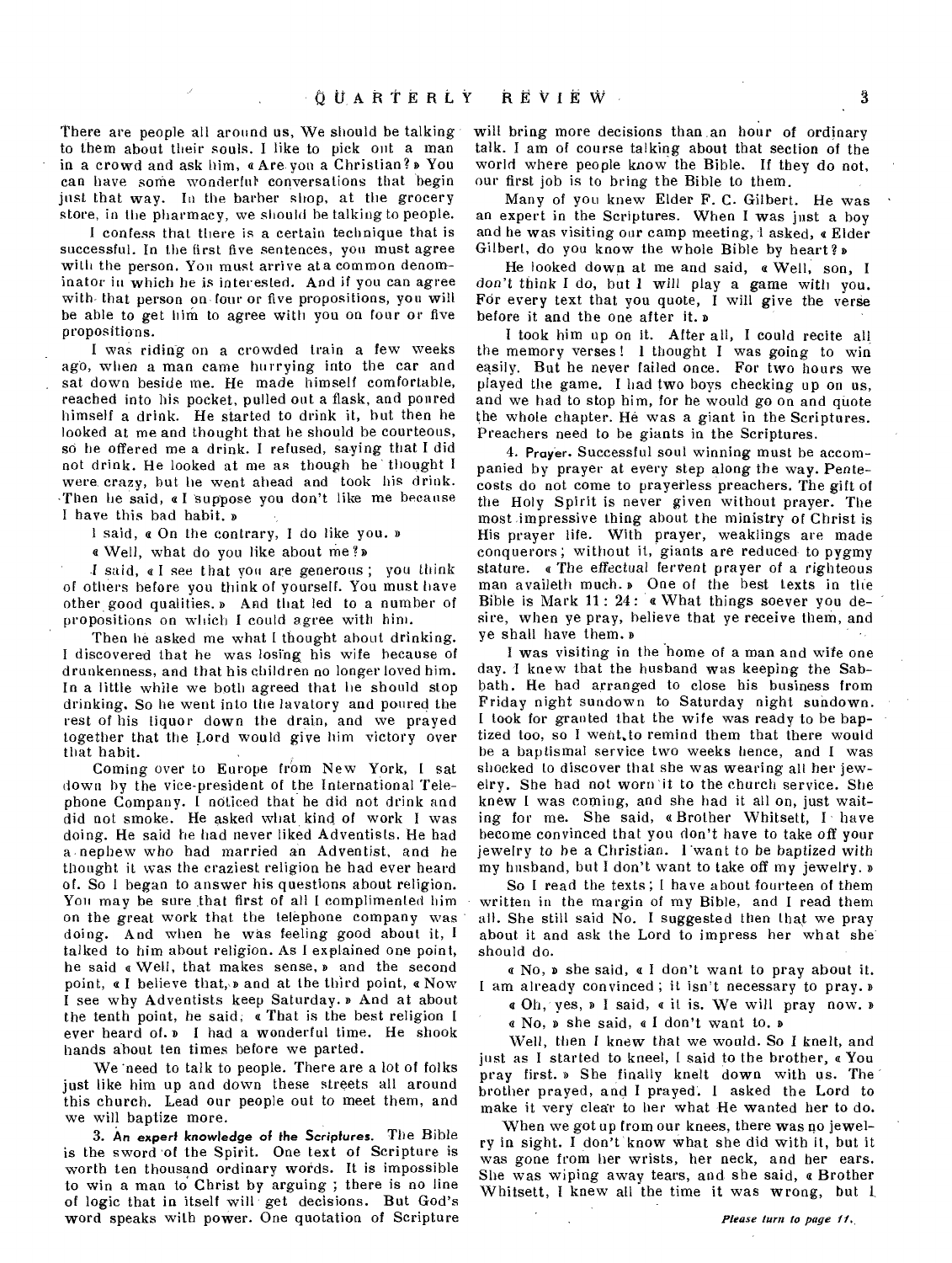# **Tangier: Gateway to Morocco**

#### **By A. Meyer**

#### Ministerial Association Secretary, Southern European Division

On the African coast, just opposite Spain, at the narrowest point of the Strait of Gibraltar, lies the city of Tangier. Built in the form of an amphitheater, it extends from the port as far as the Marshan plateau and continues toward the mountain, overlooking both the Mediterranean and the Atlantic. Its geographical position; together with its special international status, makes Tangier one of the world's foremost listening posts. There is no army of occupation, nor fortifications of any kind. Order is maintained by an international police force.

One of the first things which strikes the newly arrived visitor is the extraordinary animation which prevails. The « Grand Socco » (market place) and adjacent streets are typical of the Orient. The Arabs, dressed in their « djellabas, » gesticulate freely as they argue  $-$  or, on the other hand, wait placidly for Allah. to send them a customer. The little boot-blacks, who can make your shœs shine « comme la glace du Paris, mes amis, b keep their eyes on your feet, awaiting a gesture of permission. Resigned native women pass with their heavy loads. Little donkeys, with steady, laborious trot, transport loads larger than themselves to every part of the city, with remarkable adroitness. What would the Arab do without his donkey ? Everything imaginable is bought and sold — not of course without long discussion and much haggling over prices! Time is worth so little, and why do today what can be put off till tomorrow ? In this respect, the Arab's philosophy is singularly uncomplicated.

The European section, with its luxurious buildings and well-marked streets, resembles some American cities ; vacant lots adjoin magnificent, ultra-modern edifices.

Tangier has had a considerable boom since the war. Capital has flowed in from everywhere, speculation has had free rein, and real estate prices have

The *« arand Socco »* with *mosque in the background*.  $\cdot$ 

soared, making rents extremely high. The present population is estimated at 200,000, of whom almost half are native Moroccans, the Jews, forming the second largest group. Among the Europeans, the Spaniards are by far the most numerous. Then come the French, Portuguese, Belgians, English, Americans, Italians, Swiss, Scandinavians, Maltese, etc. —in short, a real tower of Babel !

Tangier and the international zone which surrounds it for a distance of twenty kilometers are administered by a council, on which most of the nations mentioned above are represented.

Industry, except for building, is limited. Banking is the principal business, and there are at least a hundred banks — some luxuriously installed in modern buildings, others in the simplest of rented quarters. In addition there are the innumerable booths in. the public market, consisting of a counter with one or two drawers for bills and coins, with perhaps a small adding machine for effect! With this, they have all they need for dealing in most of the currencies of the world ; for the money market is absolutely free in Tangier. With the sale of lottery tickets, for which drawings'are held weekly; this traffic constitutes the principal occupation of a, large part of the population. One might include smuggling, which is carried on by land and sea, despite the vigilance of the authorities.

The climate of Tangier, its sunshine and blue sky, no doubt attract many tourists in search of easy money, but there are numerous disappointments, for a slump is beginning to be felt. The number of late-model American cars suggests an exceptional prosperity, but this is largely artificial. Behind the beautiful façade, material and moral misery as well as spiritual dearth are cruelly felt. Religion is relegated to the background, notwithstanding the mosques, synagogues, and Catholic churches. The French-speaking Protestants hold

their services in a small room at the hack of a garage.

On the other hand, the hospitals and dispensaries of the various nationalities are numerous and well equipped. The treatment is generally free, for the countries under which Tangier is administered vie with each other in their medical institutions, as well as in their radio stations. The Americans have just built one of the largest transmitters in the world, whose broadcasts willhe beamed to the countries behind the Iron Curtain.

Our message was introduced in Tangier almost twenty-five years ago by Brother and Sister J. Reynand, later succeeded by D. Asiano. Services were held at that time in a private house. Then the few members either died or moved away, and the flame died out.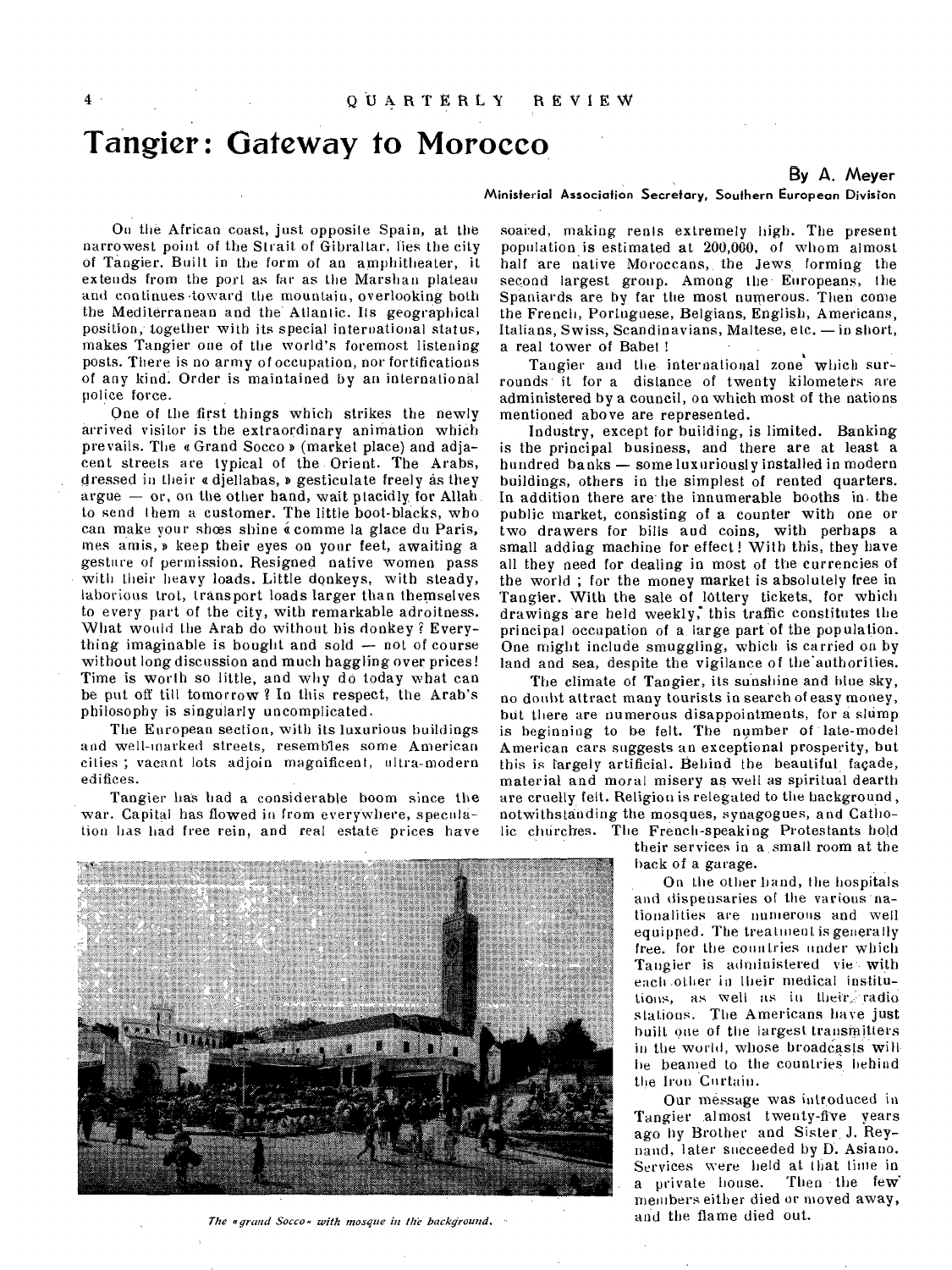About three years ago the doctors Isidre and HermineAguilar settled in Tangier, at the invitation of the Division. Immediately, animated by a fine spirit of self-sacrifice, they began medical work with extremely limited means which their fine missionary zeal only partially supplemented. They did not become discouraged, however, for they had faith in God.

A year later Brother and Sister A. Sanchez joined them for evangelistic work. Public meetings, however were not then permitted. In the meantime, a legal association, e La Voz del Hogar » (The Voice of the Home), was constituted and recognized by the administration of the zone, after much negotiation and delay. Thus was laid the first stone in the edifice of our work in Tangier, where my wife and I arrived at the end of September, 1952.

Brother Sanchez and I at once

began preparations for a series of public meetings. There was only one hall available, a former hotel lounge which had been converted into a center for American sailors and tourists — the aAmerican Services **Center.**  $\triangleright$  The proprietor was willing to rent it to us on favorable terms, knowing the object of the meetings.

We were very cordially received by the director of a Radio International, b who agreed to announce the meetings without charge on the noon and evening broadcasts. The newspapers in turn gave us special rates, and the owner of the largest moving picture theater in the city offered of his own accord to insert our advertisement in his programs. He himself announced the first lecture during the intermission between showings. For our part, we had special prayer together for the success of the effort, for there were all sorts of reasons why we must act with great prudence.

Sunday evening at the hour appointed we were at the hall. What would be the response-of the Tangier public, so unaccustomed to public, lectures of this kind? God had answered our prayers. We were pleasantly surprised to see a large number of people present, even before the time for the lecture to begin. True, we had no choir, no film, not even a church whose members might have supported us by their presence. We were starting from rock bottom. A screen and curtain partially concealed the bar with its rows on rows of bottles. And we were to speak of the laws of health and temperance ! But the audience proved sympathetic and attentive. Several expressed their satisfaction that such lectures were being given in Tangier.

The next morning we were summoned to the central police station for questioning as to the subject of the lectures. The interview ended on a cordial note, and the police commissioner even wished us success ! From then on the way was clear, and we could proceed with the full approval of the authorities.

One Sunday night we had an alert : on a moment's notice, a convoy of sailors was to arrive at the Services



*View of modern city* 

Center. And sure enough, here they came in strength, to drink and amuse themselves. What was to be done? Our listeners were also coming in, more numerous than usual. We divided the hall into two sections, by means of a simple curtain, then we told the sailors that.a religious meeting was about to begin, and asked them please not to make too much noise. They agreed willingly enough, like the good fellows they were, and remained quiet, even leaving the hall on tiptoe ! In our perplexity, the Lord had marvelously answered our prayers. That evening we had one of our best meetings.

On Sabbath, November 15, there were several non-Adventists at the church service, and the communion service which followed was a blessed one. The meeting that night was the last held in the American Services Center, for which we had conceived a real affection. Sunday morning at 7 : 00 we took ship for Marseille.

Personally, I found great joy in this evangelistic effort. Certainly there is no finer work. The fraternal and devoted cooperation of the Sanchez and Aguilar families contributed largely to the success of the Tangier effort. A spirit of communion, understanding, and prayer made the task easier. May God be praised !

Since then, meetings have been held in our own attractively furnished little hall, where the listeners feel very much at home. Brother Sanchez has charge of the evangelistic meetings, while Dr. Hermine Aguilar, in her husband's absence, gives lectures on health.

The work in Tangier requires perseverance, for the soil is barren; religious thinking is undeveloped. The immediate results of our work will not be so apparent as in other cities, but the seed is already springing up. We firmly believe that a bright future is in store for the work in this city, gateway to Morocco. May God bless those whose privilege it is to let the light of truth shine there, and may they be given courage, perseverance, faith, and humility, which will lead to success for the glory of God. Let us pray for the laborers at work in this new and interesting field.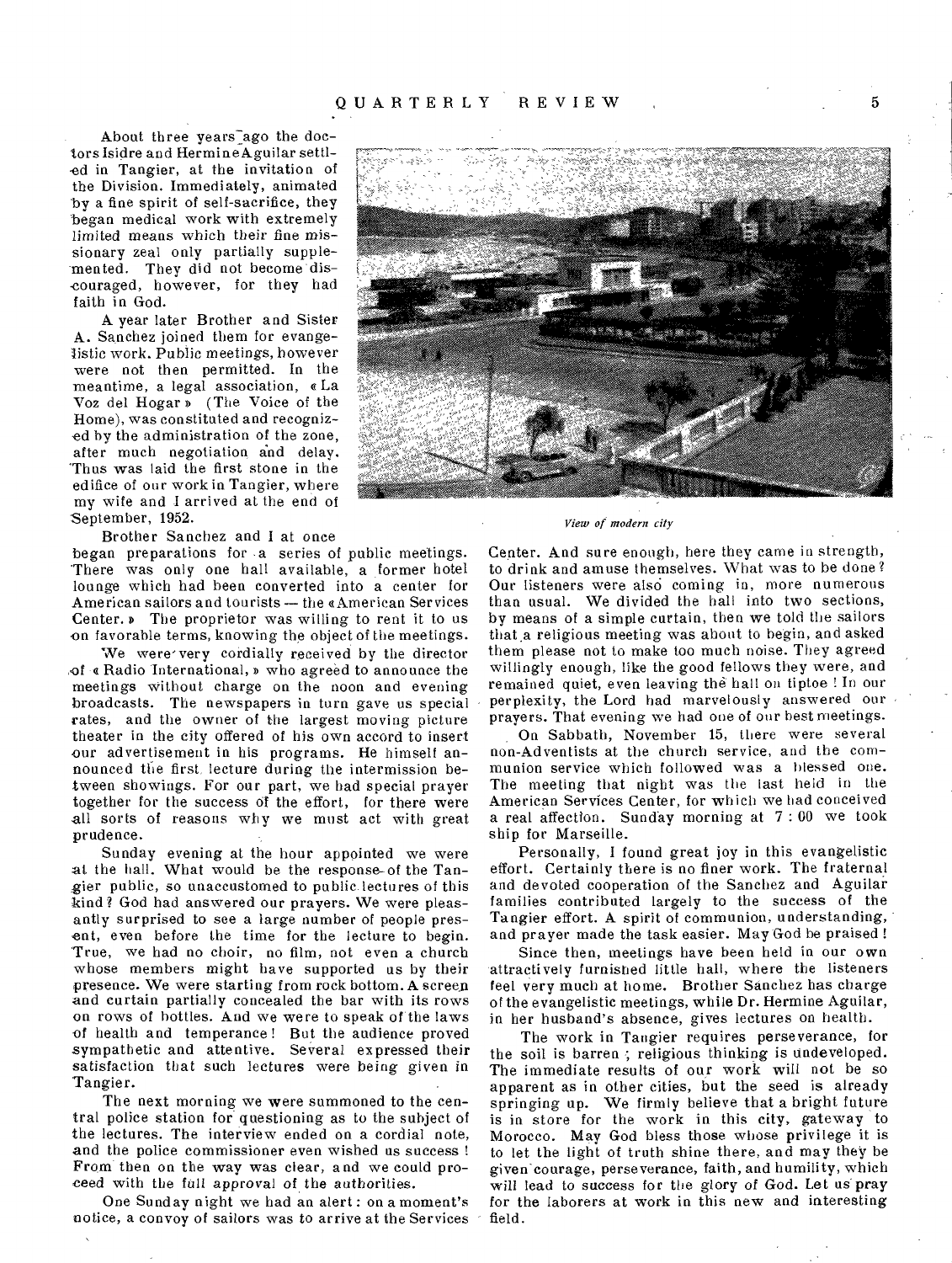| Name of Conference<br>or Mission                                                                                                                                                                                                                                                                                                                                                                                                      | ័<br>Number<br>Churches                                                                              | Previous<br>Membership                                               | Baptism                                  | Vote                              | Letter                            | Gains<br>Total                                           | Apostasy                                             | Death                                      | Letter                                                       | osses<br>Total                       | Net Gain                                            | Present<br>Membership                                                       | Ord. Ministers                                                           | Lic. Ministers                                                                          | Credentialed<br>Missionaries                                                  | Licensed<br>Missionaries                                                             | Instr.<br>Bible                                                                  | Elem. School<br>Teachers                                                                        | Canvassers                                                                                                                                                             | Laborers<br>Total                                                                              | Number of<br>Sab. Schools       | Sab. School<br>Membership                | Average<br>Attendance                   |
|---------------------------------------------------------------------------------------------------------------------------------------------------------------------------------------------------------------------------------------------------------------------------------------------------------------------------------------------------------------------------------------------------------------------------------------|------------------------------------------------------------------------------------------------------|----------------------------------------------------------------------|------------------------------------------|-----------------------------------|-----------------------------------|----------------------------------------------------------|------------------------------------------------------|--------------------------------------------|--------------------------------------------------------------|--------------------------------------|-----------------------------------------------------|-----------------------------------------------------------------------------|--------------------------------------------------------------------------|-----------------------------------------------------------------------------------------|-------------------------------------------------------------------------------|--------------------------------------------------------------------------------------|----------------------------------------------------------------------------------|-------------------------------------------------------------------------------------------------|------------------------------------------------------------------------------------------------------------------------------------------------------------------------|------------------------------------------------------------------------------------------------|---------------------------------|------------------------------------------|-----------------------------------------|
| 1                                                                                                                                                                                                                                                                                                                                                                                                                                     | $\overline{\mathbf{2}}$                                                                              | 3                                                                    | $\overline{4}$                           | 5                                 | 6                                 | $\overline{7}$                                           | 8                                                    | 9                                          | 10                                                           | 11                                   | 12                                                  | 13                                                                          | 14                                                                       | 15 <sub>1</sub>                                                                         | 16                                                                            | -17                                                                                  | 18                                                                               | 19                                                                                              | 20                                                                                                                                                                     | 21                                                                                             | 22                              | 23                                       | 24                                      |
| SOUTHERN EUROPEAN<br>DIV.<br>AUSTRIAN UNION CONF.<br>Danube Conference<br>. <b>.</b><br>Alpine<br>$\bullet$<br>.<br>Total :                                                                                                                                                                                                                                                                                                           | 21<br>19<br>40                                                                                       | 1478<br>1141<br>2619                                                 | 27<br>24<br>51                           | 2<br>$\overline{\mathbf{2}}$<br>4 | 10<br>7<br>$\overline{17}$        | 39<br>33<br>$\overline{72}$                              | 17<br>5<br>$\overline{2}\overline{2}$                | я<br>4<br>13                               | 16<br>Ō.<br>$\overline{25}$                                  | 42<br>18<br>60                       | - 3<br>15<br>$\overline{12}$                        | 1475<br>1156<br>2631                                                        | 6<br>7<br>$\overline{16}$                                                | 1<br>$\mathbf{1}$<br>$\overline{2}$                                                     | 1<br>$\mathbf{1}$<br>$\overline{5}$                                           | 3<br>$\overline{2}$<br>10                                                            | $\frac{2}{3}$<br>$\overline{h}$                                                  |                                                                                                 | 20<br>15<br>35                                                                                                                                                         | 11<br>$33 -$<br>29<br>$\overline{73}$                                                          | 21<br>19<br>40                  | 1597<br>1250<br>2847                     | 1049<br>849<br>1898                     |
| CZECHOSLOVAKIAN U. C.<br>Total :                                                                                                                                                                                                                                                                                                                                                                                                      | 114                                                                                                  | 6174                                                                 | $\overline{\phantom{0}}$                 |                                   |                                   |                                                          |                                                      |                                            |                                                              | $\overline{\phantom{m}}$             | $\overline{\phantom{m}}$                            | 6174                                                                        | 33                                                                       | $\overline{\mathbf{3}}$                                                                 | $\overline{2}$                                                                | 3                                                                                    | 19.                                                                              | $\overline{\phantom{a}}$                                                                        | 8                                                                                                                                                                      | 68                                                                                             | 160                             | 6000                                     | 5400                                    |
| FRANCO-BELGIAN U. C.<br>Belgian<br>Conference<br>East France<br>$\rightarrow$<br>.<br>North France<br>$\boldsymbol{v}$<br>.<br>South east France »<br>.<br>South west France »<br>Total:                                                                                                                                                                                                                                              | 14<br>18<br>17<br>22<br>6<br>77                                                                      | 923<br>488<br>1204<br>963<br>208<br>3786                             | . 9<br>$\overline{2}$<br>$\overline{11}$ | $\sim$<br>' 1                     | 29<br>28'<br>$\overline{2}$<br>61 | 11<br>$\mathbf{1}$<br>29<br>30<br>$\boldsymbol{2}$<br>73 | -1<br>$\overline{1}$<br>$\boldsymbol{2}$<br>10<br>14 | -5<br>$\overline{2}$<br>14                 | 16<br>$\boldsymbol{3}$<br>36<br>30<br>$\boldsymbol{2}$<br>87 | 6<br>$\cdot$ 42<br>42<br>3<br>115    | $22 - 11$<br>- 5<br>$-13$<br>$-12$<br>$-1$<br>$-42$ | 912<br>483<br>1191<br>951<br>207<br>3744                                    | $\boldsymbol{2}$<br>$\overline{4}$<br>3<br>8<br>7<br>-4<br>28            | 3<br>4<br>3<br>11<br>$\boldsymbol{2}$<br>$\overline{23}$                                | 1<br>ĥ<br>8<br>8<br>31                                                        | 2<br>1<br>В<br>$\overline{12}$                                                       |                                                                                  | $\overline{\phantom{0}}$                                                                        | 4<br>4<br>23<br>16<br>54                                                                                                                                               | 8<br>20<br>19<br>51<br>35<br>15<br>148                                                         | 15<br>16<br>18<br>22<br>6<br>77 | 940<br>514<br>1246<br>950<br>258<br>3908 | 658<br>447<br>950<br>784<br>220<br>3059 |
| $HUNGARIAN$ U. $C_{1}$<br>Total:                                                                                                                                                                                                                                                                                                                                                                                                      | 155                                                                                                  | 7463                                                                 |                                          |                                   |                                   |                                                          |                                                      |                                            |                                                              |                                      |                                                     | 7463                                                                        | 26                                                                       | $\overline{10}$                                                                         | 4                                                                             | $\overline{15}$                                                                      | 35                                                                               | $\qquad \qquad \qquad$                                                                          | $\overline{\phantom{a}}$                                                                                                                                               | 90                                                                                             | 175                             | 7000                                     | 6500                                    |
| JUGOSLAVIAN U. C.                                                                                                                                                                                                                                                                                                                                                                                                                     |                                                                                                      |                                                                      |                                          |                                   |                                   |                                                          |                                                      |                                            |                                                              |                                      |                                                     |                                                                             |                                                                          |                                                                                         |                                                                               |                                                                                      |                                                                                  |                                                                                                 |                                                                                                                                                                        | 61                                                                                             |                                 |                                          | 9000                                    |
| Total:<br>RUMANIAN U. C. $\dots\dots\dots\dots$<br>Total :                                                                                                                                                                                                                                                                                                                                                                            | 230<br>551                                                                                           | 7638<br>38890                                                        | $\hspace{0.05cm}$                        |                                   |                                   |                                                          |                                                      |                                            |                                                              |                                      |                                                     | 7638<br>38890                                                               | 30<br>78                                                                 | 8 <sup>1</sup><br>11                                                                    | $\frac{1}{2}$<br>$\overline{\phantom{a}}$                                     | 7<br>47                                                                              | 16<br>-                                                                          | $- -$                                                                                           | $\overline{\phantom{a}}$                                                                                                                                               | <b>136</b>                                                                                     | 300<br>560                      | 9500<br>38000                            | 35000                                   |
| German Swiss Conference<br>Leman<br>$\rightarrow$<br>$\sim 1.1$ and $\sim 1.1$<br>Total :                                                                                                                                                                                                                                                                                                                                             | 34<br>25<br>59                                                                                       | 1925<br>1272<br>3197                                                 | 7<br>$\mathbf 2$<br>9                    | $\bf 5$<br>$\overline{5}$         | 30<br>7<br>$\overline{37}$        | 37<br>14<br>$\overline{51}$                              | 12<br>$\overline{\bf 4}$<br>$\overline{16}$          | 10<br>4<br>14                              | 30<br>6<br>36                                                | 14                                   | $52 - 15$<br>$\overline{\phantom{0}}$<br>$66 - 15$  | 1910<br>1272<br>3182                                                        | $\overline{2}$<br>$12^{\circ}$<br>$\bf{8}$<br>$\overline{2}\overline{2}$ | $\frac{2}{2}$<br>$\overline{2}$<br>$\overline{6}$                                       | $\frac{2}{1}$<br>3                                                            | $\overline{\phantom{0}}$<br>$\boldsymbol{5}$<br>6<br>11                              | $\boldsymbol{4}$<br>$\bf 2$<br>6                                                 | $\frac{2}{3}$<br>$\overline{5}$                                                                 | ⋤<br>${\bf 21}$<br>11<br>$\overline{32}$                                                                                                                               | 4<br>48<br>33<br>$\overline{85}$                                                               | 33<br>$2\bar{3}$<br>56          | 1909.<br>1290<br>3199                    | 1208<br>1064<br>2272                    |
| ANGOLA UNION MISSION<br>Benguela Mission<br>.<br>Bongo Mission $\ldots$<br>Cuale<br>$\mathbf{v}$<br>. . <i>.</i> .<br>Lucusse<br>$\boldsymbol{\lambda}$<br>. <i>.</i><br>$\sim$<br>Luz<br>.<br>$\gg$<br>Namba Mission $\ldots$ , $\ldots$ , $\ldots$<br>Nova Lisboa Mission<br>$\lnot$ Total :<br>FRENCH EQ. AFR. U.M.<br>Batouri<br>Mission<br><b>Bertoua</b><br>$\boldsymbol{v}$<br>. <i>.</i><br>Kribi -<br>$\boldsymbol{\lambda}$ | $\mathbf{1}$<br>23<br>$\cdot$ 1<br>1<br>1<br>1<br>$\boldsymbol{2}$<br>30<br>3<br>$\overline{2}$<br>3 | 3113<br>298<br>98<br>522<br>841<br>1205<br>6077<br>436<br>233<br>256 | $\overline{\phantom{0}}$<br>12<br>3      | $\overline{\phantom{a}}$          | 37<br>$\overline{37}$             | 37<br>$\overline{37}$<br>12                              |                                                      | $\overline{\phantom{a}}$<br>$\mathfrak{D}$ | 37<br>$\overline{37}$                                        | 37<br>$\overline{37}$<br>$\mathbf 2$ | 37<br>$-37$<br>₩<br>-12<br>$\mathbf{1}$             | 37<br>3113<br>298<br>98<br>-522<br>841<br>1168<br>6077<br>448<br>233<br>257 | 3<br>2<br>8<br>$\overline{24}$<br>2<br>1                                 | $\overline{7}$<br>1<br>2<br>ĥ<br>$\overline{17}$<br>$^{\circ}1$<br>-1<br>$\overline{2}$ | $\mathbf{1}$<br>$\overline{a}$<br>$\overline{\phantom{a}}$<br>-1<br>3<br>للمك | 1<br>9<br>1<br>$\overline{7}$<br>$\overline{20}$<br>7<br>20<br>$\boldsymbol{2}$<br>5 | $\overline{\phantom{0}}$<br>----<br>$\frac{1}{1}$<br>$6\phantom{1}6$<br>10<br>-5 | 31<br>23<br>3<br>$^{27}$<br>11<br>17<br>$\overline{112}$<br>للسبب<br>---<br>$\overline{7}$<br>8 | ---<br>$\frac{1}{1}$<br><u>.</u><br>——<br>—<br>$\overline{\phantom{0}}$<br>$\mathbf{1}$<br>$\overline{1}$<br>$\overline{\phantom{0}}$<br>-<br>$\overline{\phantom{a}}$ | $\overline{2}$<br>54<br>26<br>-6<br>33<br>15<br>39<br>175<br>$\overline{10}$<br>31<br>22<br>23 | 187                             | 14551                                    | 10754                                   |
| .<br>Maroua<br>$\boldsymbol{\lambda}$<br>. <i>. .</i> .<br>Nanga-Eboko »<br>. <i>.</i> .<br>Sangmelima »<br>. <i>.</i><br>Yaoundé<br>$\boldsymbol{\lambda}$<br>. . <b>.</b><br>Total :                                                                                                                                                                                                                                                | $\overline{2}$<br>21                                                                                 | 255<br>1393<br>357<br>2930                                           | 29<br>44                                 |                                   | 73<br>73                          | 29<br>73<br>-117                                         | ĥ<br>6                                               | 10                                         | 73<br>73                                                     | 87 <sup>°</sup><br>89                | $-58$<br>73<br>28                                   | 255<br>1335<br>357<br>73<br>2958                                            | 16                                                                       | 8                                                                                       | 5                                                                             | 1<br>13<br>52                                                                        | 11<br>33<br>9<br>74                                                              | 1<br>25<br>13<br>$\overline{2}$<br>56                                                           | $\mathbf{1}$<br>$\bf{3}$<br>4                                                                                                                                          | 15<br>.78<br>29<br>7<br>215                                                                    | 112                             | 10000                                    | 7500                                    |

### **STATISTICAL REPORT OF THE SOUTHERN EUROPEAN DIVISION OF S. D. A. FOR THE QUARTER ENDING MARCH** 31, 1953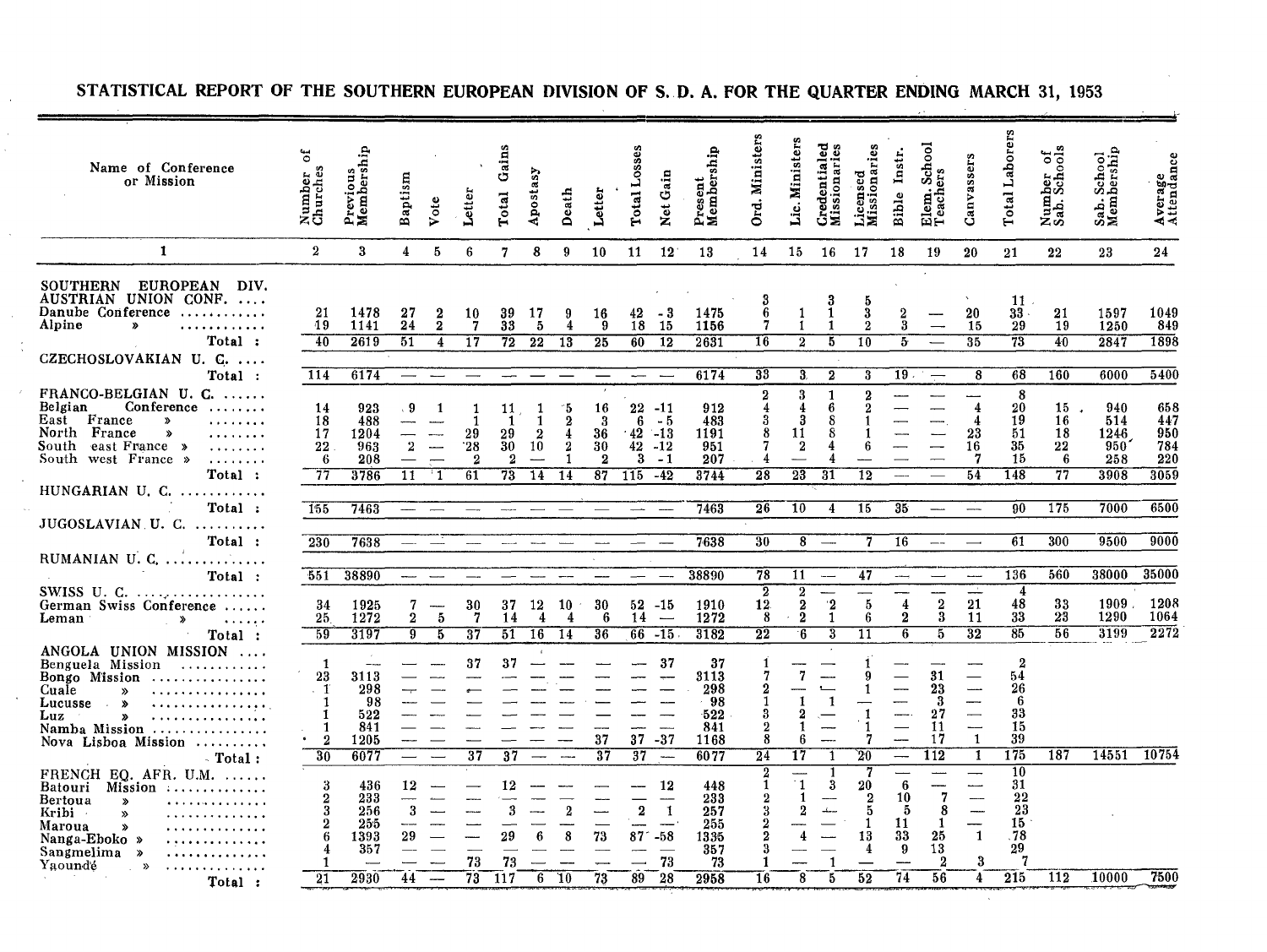$\label{eq:1.1} \mathcal{L}_{\mathcal{A}}(x,y) = \mathcal{L}_{\mathcal{A}}(x,y) \mathcal{L}_{\mathcal{A}}(x,y) = \mathcal{L}_{\mathcal{A}}(x,y) \mathcal{L}_{\mathcal{A}}(x,y)$ 

Ting and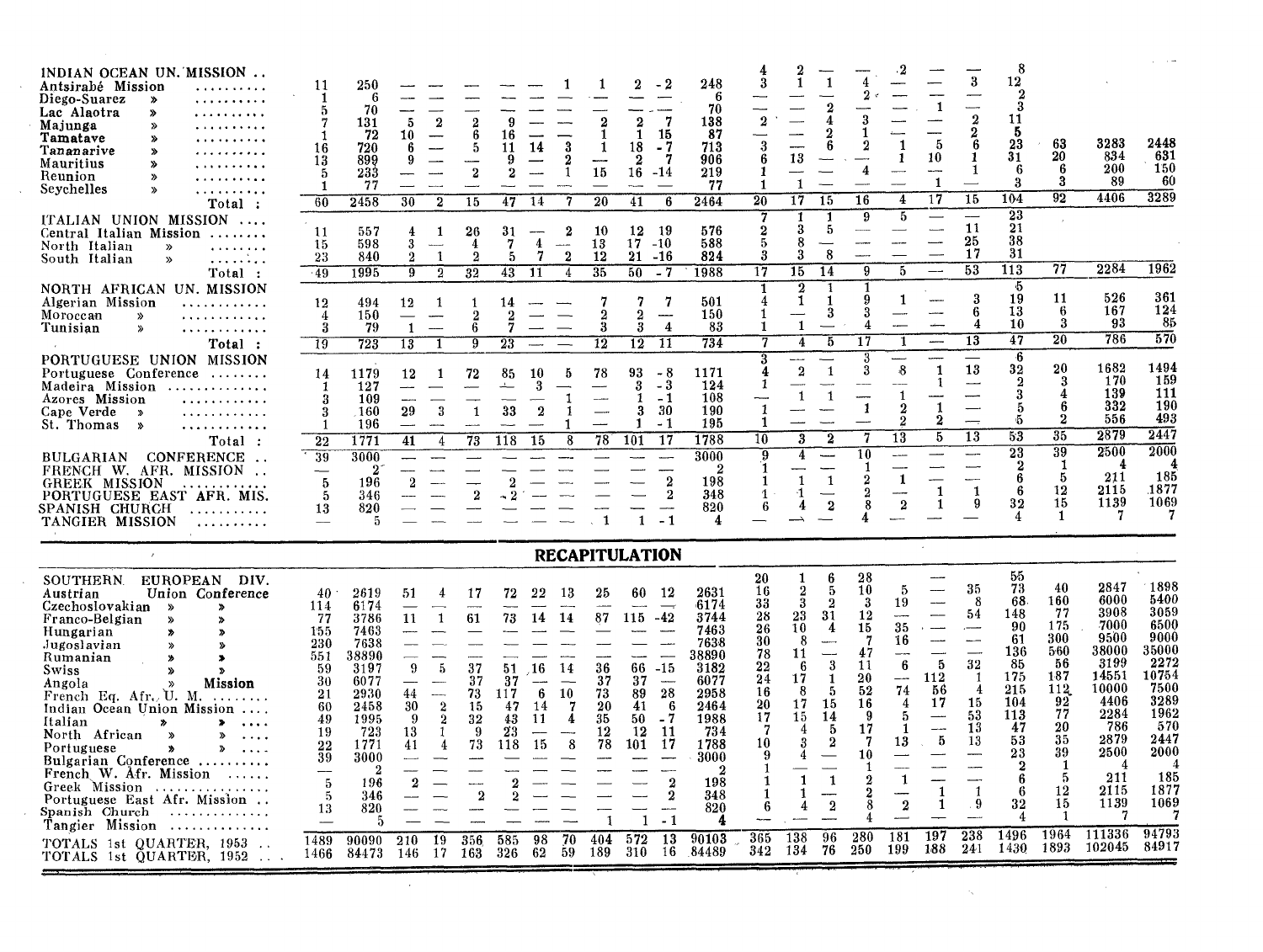### **The Second Summit Scaled**

He who would climb a mountain cannot avoid fatigue. Rather he must rise early and stick doggedly to the path.

Ninety years ago, the first Adventist in Italy began the upward march. The third angel's message was proclaimed at Torre Pellice (in the Waldensian valley), then ia Apulia, and by and by in Naples and Rome. In those early days, Sister White also visited Italy. After more than twenty years of climbing, the first church was organized. Another thirty years of evangelistic work went by before the birth of what was known as the a Italian field. b At the end of 1928; the Italian Union was organized, with 390 members. Then passed thirteen years of rugged climbing in order to reach the first summit : 1,000 members.

Thus, in all, it took 78 years of arduous labor before 1,000 pilgrims had joined the lone Adventist of 1863 in his upward climb. On.they went without rest, brooking no delay, even in the difficult war period with its restrictions and scarcities. Often people are more willing to listen to talk about heaven during a time of distress than in more prosperous periods. And the 1,000 pilgrims, at the end of 1941, quickened their  $\lambda$ , steps with the firm determination to reach speedily the second goal  $-2,000$  members ! From that point there was sure to be a wider view, a marvelous panorama.

And how they climbed ! It did not take 78 years, but only eleven, to reach the second level. In their ascent, the 1,000 made use of all their talents and of all the modern methods which their Great Commander had placed at their disposal. The literature produced by the publishing house was a great help, diligently distributed not only by the advance guard of colporteurs but by the whole army of Christian soldiers. The mission school at Florence opened its doors just as the first thousand mark was reached, and each year there were more young people wanting an education so as to form part of the army marching toward the second thousand.

What joy, then, greeted the announcement, in the fall of 1952, that the membership stood at 2,001 ! Not only  $\epsilon$  joy in heaven  $\epsilon$  but also among all those who love God's cause on earth and who are actively engaged in furthering its rapid development.

And now, what are the prospects for 1953 ? The equipment of the two thousand is quite different from that of the one thousand. In 1942 we held title to one small chapel in Montaldo Bormida, a chapel in Florence, and the publishing house building, which during the war housed the school also. Today, in contrast; we have nine beautiful chapels and six meeting halls, as well as rented quarters in many places. It is a great satisfaction to enter our chapels and see so many of our people assembling freely. Then our mission school acquired a property of its own, reputedly one of the most beautiful school campuses in the denomination.

Moreover, the publishing house is now equipped with all the machinery necessary for doing its own

#### **By L. Beer**  President, Italian Union Mission

printing. More than fifteen employees are engaged in printing the message, and the machines are doing their part toward reaching the 3,000 mark. January 1, 1952, marked the birthday of the journal a Vita e Salute, » which came into existence with fear and trembling, but was given a royal welcome by the public and is now healthy and growing, with more than 20,000 subscribers and a total circulation of 30,000.

The radio has followed the march, penetrating the remotest mountain fastnesses, entering places a worker would have difficulty in reaching. Many are the listeners to the Voice of Hope, and more than ten thousand have been enrolled in the Bible correspondence course.

During the year 1952 there were 197 baptisms. Our hearts are rejoiced at seeing so many new souls stepping out by faith to accept God's special message for the last generation.

In the past year the advent people bave given ample proof of their attachment to God's cause, not only-by their faithfulness in tithe-paying but also in the liberal offerings they have given for missions. Great progress has been made in this domain. Surely God will bless those who have contributed.

Centuries ago, the gospel was spread in Italy by means of the literature distributed by the Waldensian colporteurs. Today this marvelous present truth is likewise being made known by faithful Adventist colporteurs who are carrying the message of hope and peace. God has blessed these pioneers of ours, who during the past year have sold literature amounting to almost  $50$  million lire  $($32,500)$ .

Let us not however, overlook the obstacles to be overcome. The adversary interposes all kinds of difficulties to hold us back. Recently we have had four, lawsuits, two of which were decided in our favor. One church, closed in September, has been reopened. A third trial, gave temporary victory to the adversary; I say temporary because we filed an appeal the same day, and we hope to come out victorious this time also.

Our brethren and sisters have a hard battle to fight in order to observe God's holy Sabbath. Two brethren employed by the government, one at Rome, the other in La Spezia, struggled for long months to obtain permission from the authorities to observe the Sabbath. Their faith triumphed. Threats of dismissal and other difficulties placed in their way were of no avail to turn back these brave soldiers.

On Sabbath, December 20, 1952, the Lesina church, which for more than twenty years had had to meet in a small room in the elder's home, had the joy of dedicating a chapel of its own. A few days before the date set for the dedication, a cyclone descended on the town and tore off part of the roof of the new building, besides causing other damage. But our soldiers did not lay down their arms, nor did they lose heart. Immediately they set to work to repair the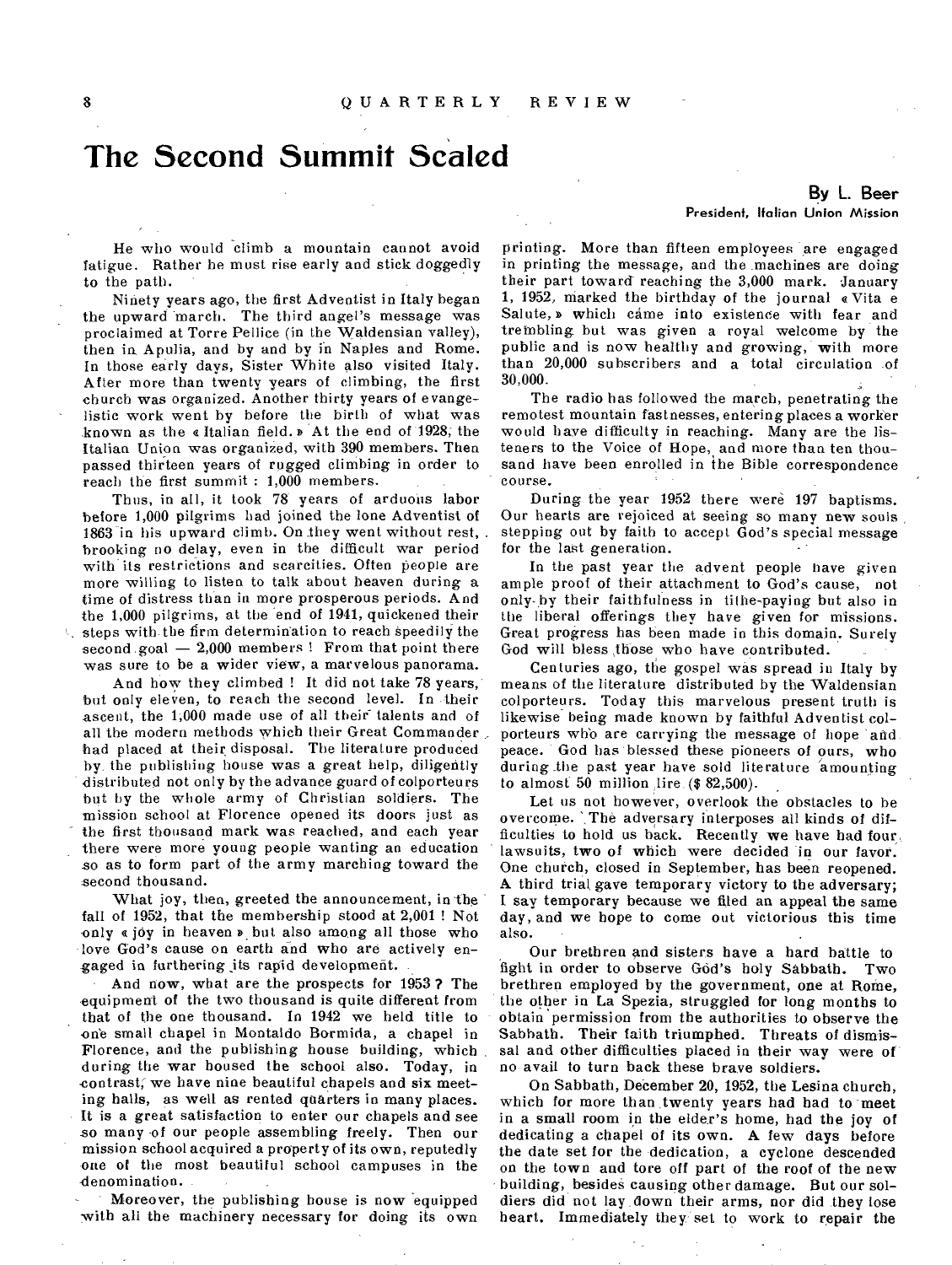breach, and on December 20 everything was in readiness for the dedication. The march continues ...

At Agrigento, for instance, the cradle of an ancient civilization as attested by its ruined Greek temples, a new church is being raised up which looks toward a new era. It will be a temple built for eternity, of living stones, which will never fall into ruin.

In the fall evangelistic campaigns, some of our evangelists tried a new experiment. They rented large public places, such as moving picture theaters. In the capital of Tuscany, four meetings were held in a moving picture theater, and a, large number of names and addresses were thus obtained. In Calabria, on the other hand, the adversary succeeded in limiting us to only one meeting. But, do what he will, lie may stop one troop but not the advent movement. The movement goes on irresistibly, like a steam roller.

# **Report from Mauritius**

The word a report is one which does not generally exert a strong appeal. It conjures up a picture of figures, a forbidding snccesion of more or less exact but boring statistics. However, a report may he something quite different. It may be very helpful to cast a retrospective glance from time to time over the way we have come, the work accomplished. Encouragement and stimulation are thus to be found ; sometimes reproaches. It is for us to discover the lessons which will help us to attain perfection in our onward march.

It is with this aim in view that we shall make a rapid survey of the activities of our Mauritian churches and workers during 1952. Although brief, this examination will perhaps enable us to find the weak points in our structure and will stimulate us to correct these defects in the future. On the other hand, we may find occasion for rejoicing over the progress made with God's help, and for giving thanks for the signal favor He has manifested toward us and toward His work.

Mauritius Island, as you are perhaps aware, has a population of 480 thousand, composed of a thorough mixture of races and colors. Judge for yourself : white Europeans, white Mauritians, yellow Chinese, oliveskinned, light brown, dark brown, blackest ebony. A melting pot of races, Mauritus is also a melting pot of religious, with about 160,000 Roman Catholics, 7,000. Protestants, 210,000" Hindus, 60,000 Mohammedans, and 7,000 Buddhists,

Our work has been carried on among these varied populations for some thirty-eight years. At the end of 1951 we had fourteen churches and one company, with a total membership of 754. During 1952, 45 new members were added by baptism, bringing the figure to 899 at the close of the year.

As regards the financial aspects of our work, we can say that the Lord has richly blessed us. Our members have been faithful in tithes and offerings. A few years ago we were barely reaching a yearly average of 35,000 rupees tithe. In 1921 the figure in-

The first and second peaks have been conquered. The triumph of the advent movement in Italy is certain, in spite of all obstacles. Already we see looming before us the third peak — 3,000 members! Our common motto must be a Excelsior ! » A united group of evangelists; teachers, office and institutional workers, church elders, officers, and members, are moving forward steadily. Like David, who was not stopped by the giant Goliath but attacked him fearlessly, we are hard at work, knowing that ours is the time of harvest, when the work is to be finished.

Dear brethren, with God's help we want to reach this third goal in the shortest possible time. Let us believe in victory, talk of victory, live victoriously ! Let our motto be, in the words of the Italian colportears' hymn :

« Più in alto ancor, verso più alte cime ! »

« Upward ! On to higher summits ! »

#### **By J. Belloy**  President, Mauritius Mission

creased to .65,469 rupees, and in 1952 it amounted to 77,689 rupees. The Sabbath school offerings and the Ingathering campaign also broke all previous records. Our financial situation thus enables us to lay plans for erecting one or two village chapels soon.

This year it is our purpose to make a special effort to extend our work to those parts of the island where nothing has ever been done. To this end our evangelistic van ,is being pressed into service, with. its loudspeaker and projector, for the open-air lectures which have already proved successful, especially .at Port Louis, Beau Bassin, and Rose Hill. We feel sure that the Indian audiences will be no smaller than those in the towns of Creole population. In this type of work we can count on the help of a large number of laymen, some of whom are extremely competent and zealous.

For several months, evangelistic campaigns have been carried on under the title a Youth Speaks to Youth. » These meetings have created quite a stir in the capital, causing some alarm in the bosoms of the Roman Catholic ecclesiastical authorities. AL this moment, at a distance of about twenty feet from our Missionary Volunteer hall — our evangelistic center for Port Louis — the Catholics are building a workshop for their young people, in order to compete with us. It looks as if the other denominations are also worried about our evangelikic campaigns, since the Protestants too have just opened their first youth hall !

Last November we had the pleasure of dedicating the new Missionary Volunteer hall at Rose Hill, which truly does credit to our work. Since that time it has been in constant use for evangelistic activities similar to those at Port Louis.

The second two-year Bible course *given* at our school in Phoenix by H. Evard ended last December and has furnished seven new workers who have been employed on a trial basis. For several years Mauritius' has had the privilege of giving a helping hand to neighboring islands; six young workers have gone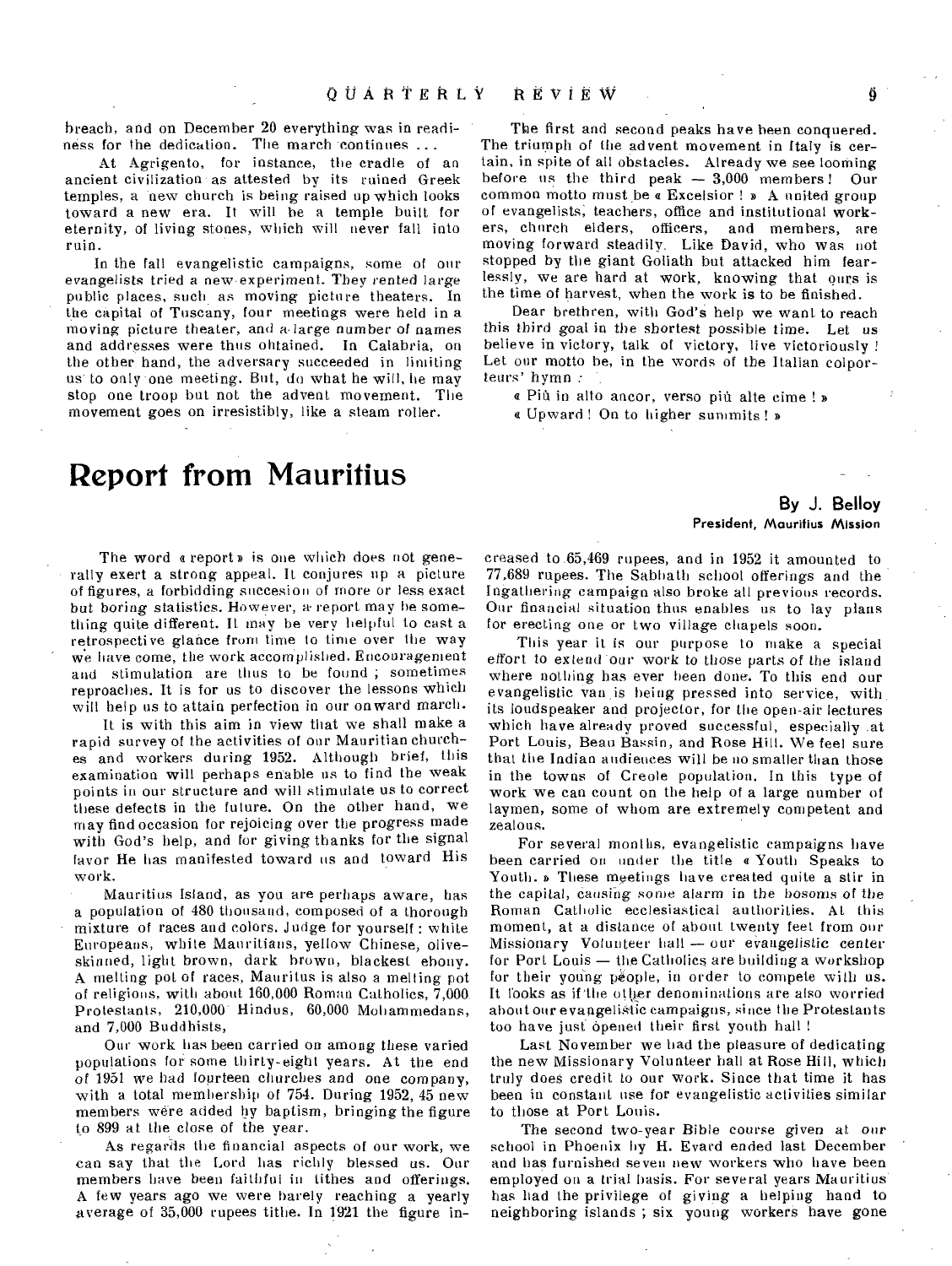out to strengthen the native working force in  $Mada$ gascar, Reunion, and the Seychelles Islands.

The Publishing Department is somewhat underdeveloped, due to a lack of literature in the Indian and Chinese languages, but our courageous colporteurs are nevertheless being blessed in-this front-line work. Their sales are larger each year : from 2,000 rupees in 1947, the total has swelled to 5,900 rupees for 1952.

This' survey of our activities in Mauritius would not be complete without a mention of the work accomplished by the dispensary. During the past year, 4,317 women and children were treated. Of this number, 1,346 were Catholics, 1,420 Hindus, 1,061 Mohamme dans, 399 Adventists, and 94' Protestants of other denominations. The administrative council for the towns of Rose Hill and Beau Bassin has this year donated

## **A Faithful Witness**

Paul, a valued government employee in southern Madagascar, is living his faith.

Stationed at a lonely outpost, both he and his young wife decided to use their spare time to share with others their hope of a soon-coming Saviour. They -felt a special burden for the many heathen villages surrounding them, and therefore they set to work eagerly, bearing steadfast witness in spite of their isolation. How happy they were when the missionary' came once a year to visit them ! But the young wife was suddenly snatched away by death. It was a severe trial of Paul's faith. Why did this have to' happen, when both loved the cause of God so dearly? Only after long prayer was it possible for him to understand God's ways. Then, with new courage and perhaps even more consecration, he went out into the bush to talk of God's wonderful love.

e Unspoiled ; conscientious in his dealings and in his work,  $\triangleright$  is the estimate of his employers. The difficulties he had at first over the Sabbath have disappeared. His diligence and honesty have won confidence, and his duties have been extended. The promise,  $\alpha$  Them that honor Me I will honor  $\rho$  (1 Sam. 2 : 30), has been fulfilled for Paul.

And so day by day he lets his light shine. But on Friday the flame is turned up a little higher ! When his work is finished, he packs his things and, with Bible, hymnbook, and picture roll, sets out on foot to visit his e flock. D The heathen villages have come to expect his regular visits. Each time he spends the night in one of them. Like the apostle, he tries to be  $\epsilon$  all things to all men,  $\nu$  and after his evening worship, he sleeps with the natives on a straw mat

1,200 rupees to the dispensary in appreciation of the humanitarian work carried on by this modest medical institution.

And now let us turn our thoughts to the future. Much remains to be done. From a human standpoint the task seems beyond our strength, but with God'shelp we shall do exploits.

We have set a goal of 80 baptisms for 1953. Do you think our ambition has carried us too far? It is true that we have never yet reached this figure, but we have resolved to work with faith and perseverance, and God's hlessing will make up for our deficiencies.

Dear reader, if you will remember us and God's work on Mauritius in your prayers, we are confident that we shall bring in the sheaves that God expects of us during this year of harvest, with not one missing !

#### **By H. Salzmann President, Antsirobe Mission**

and is content with the simple fare of his friends.

With remarkable love and devotion, he tells' how God gave His Son. He tries to make the good seed spring up in the hearts of these simple people. They begin to understand that there is something better. in store, even for them. God's Son brings them hope and promise. Life in that village takes on a different character ; it becomes more pleasant, more law-abiding, more Christian. There are no more sacrifices to the spirits ; instead, after the Bible study with the picture roll, an offering is taken for the cause of God. Paul teaches them to sing — no easy task ! He teaches them to pray, too, and the Spirit of God brings about a wonderful transformation.

Sabbath sees our, brother again on his way to other nearby villages, where he hangs his picture roll on a tree and invites the villagers to listen. And thus he labors regularly in God's vineyard — happy to be able to work for his Saviour, but ever humble, for e who is sufficient for these things ? s

Naturally, such work is not carried on without difficulties. But all obstacles are overcome through the constraining love of Christ. Paul lets nothing discourage him. He knows that God has stationed him at this lonely post, and so he sticks to it, true in faith and witness, hoping always 'that the mission will soon be able to send an evangelist to develop the work he has begun. But when will this be possible ?

e The harvest truly is plenteous, but the laborers are few ; pray ye therefore the Lord of harvest, that He will send forth laborers into His harvest. » Matt. 9 : 37, 38.

Who shall separate us from the love of Christ ? shall tribulation, or distress, or persecution, or famine, or nakedness, or peril, or sword ?... Nay, in all these things we are more than conquerors through Him that loved us. For I am persuaded that neither death, nor life, nor angels, nor principalities, nor powers, nor things present, nor things to come, nor height, nor depth, nor any other creature, shall be able to separate us from the love of God, which is in Christ Jesus our Lord.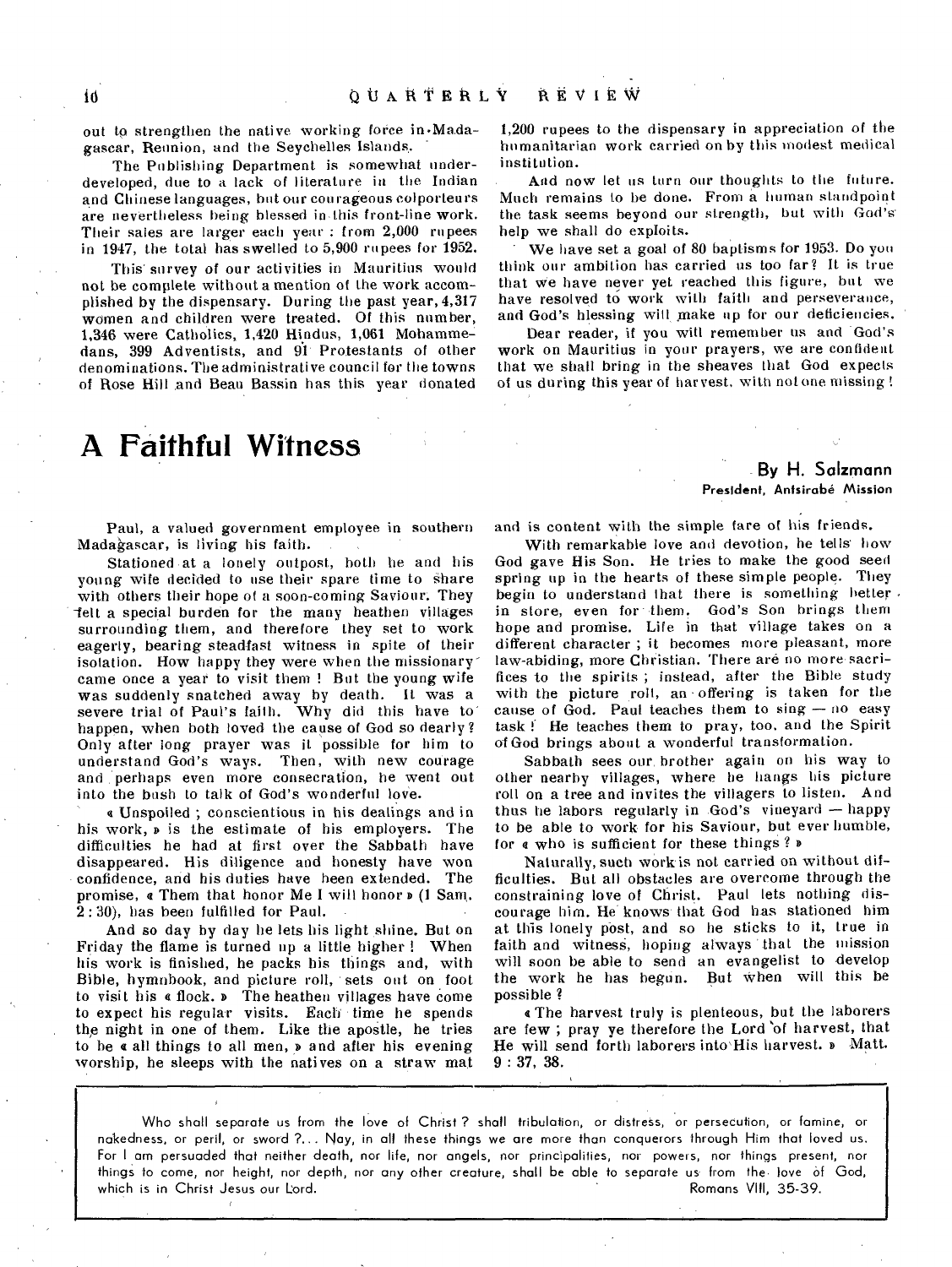### EVANGELISTIC PREACHING

#### *Continued from page 3*

wouldn't admit it. I could tell you No, but I couldn't say No to the Lord. » That is the value of prayer in making decisions.

5. **Baptism of the Holy Spirit.** In the days of the apostles, it was a burning question : a Have ye received the Holy Ghost? » It should be a burning question today. When I hear reports of events that have taken place in some parts of your Division, I know that the power of the Holy Spirit is being manifested here. But we have not seen the full limits of His power. One of the great thrills of my visit to Paris has been meeting those brethren from Yugoslavia and getting the report from their country. Another was the  $ex$ perience that Brother Olson told, of how our brethen in Italy were separated from the Division during the war and reunited afterward. I know that, behind the Iron Curtain, God is performing miracles and that the power of the Holy Spirit is descending upon the church. Brethren, what about us? The most important thing we have to do while assembled here is to pray for. the Holy Spirit in our midst. Everything else is secondary.

When Jesus faced His disciples after the resurrection, He said to them, « Receive ye the Holy Spirit. » They were to tarry in Jerusalem until they received the full measure of His power, but He was ready to give the gift. All they had to do was to ask and to make themselves right with God and with one another.

There are things that will keep the power of God away from us. This was demonstrated by the disciples when they were trying to cast out an unclean spirit in their own strength. They were not successful. Then Jesus came up. He had been, up on the mount of transfiguration with three of them. The others told Him what they were trying to do. He just spoke, and a miracle was accomplished. Then He took the disciples to one side, and they asked Him : e Why couldn't we do it?» And He said, «Because of your unbelief.» We are told that cinstead of strengthening their faith by prayer and meditation on the words of Christ, they had been dwelling on their discouragements and personal grievances.» This will keep the power away from us. But with unity among the brethren, with love in our hearts for each other, with the forsaking of all sin, and with earnest intercessory prayer, we shall receive the Holy Spirit.

How do we get this power? In exactly the same' way we get the forgiveness of sin : by praying and believing. Christ has made the promise. We should believe the promise. And with prayer we shall receive.

**(A** season of prayer followed.)

### A TRIP TO CUALE

My first visit, on my arrival in Angola, was to the Cuale Mission. Starting from Luanda, the capital, we traveled by train 427 kilometers eastward to Malange, the terminal point of the African narrow-gauge railway. The route took us first across a wide plain, then wound through luxuriant virgin forest, up to an altitude of about a thousand meters above sea level.

In Malange we were met by missionary A. M. Candeias. Since it was quite late already that day,

we waited until the next morning before starting north in the mission car for another 185 kilometers through a tropical landscape dotted with peacefullooking native villages, past the 280-foot Duke of Braganza waterfall. Crossing the Lucala River, we saw on the bank a crocodile three or four meters long which the natives had killed the day before, and which was supposed to have eaten several persons. Because of the bad roads and other difficulties, we did not arrive at our mission station, about five kilometers from the little town of Cuale, until afternoon.

The station immediately makes a favorable impression. Brother Candeias' home captures one's attention first of all. It is an attractive one-story brick building with spacious living quarters, which Sister Candeias keeps in apple-pie order. It seems odd to see a red brick fireplace here in Africa, but it comes in very handy, for at this altitude the air is often chilly. A bathroom with running water comes as a pleasant surprise, and a small radio *brings* the outside world into the seclusion of the African jungle. The guest room is furnished with comfortable beds and facilities for washing. In the midst of this wild, lion-infested country, one might almost think himself in Europe• Another similar dwelling houses the European teacher, Carlos Esteves, and his wife, a nurse. This couple has recently come out from Portugal.

. Our work here is among *the* Jingoas, a tribe which is almost totally heathen. It is principally through our schools that we are accomplishing results. Besides the school at the main station, attended by more than two hundred boys and girls, there are sixteen outschools within a radius of ninety kilometers. Since the school building at Cuale is much too small, a new brick structure is being erected, with four large classrooms, which will be the largest building on the mission station.

Sister Esteves treats fifty or sixty patients daily many of whom come long distances  $-$  at the little clinic. At a stone's throw from the mission houses, an Adventist village, clean and representative of our message, has grown up during the past few years.

During our visit we spoke not only to the pupils but also to a gathering of about four hundred natives. The chapel is simple but well kept. The Candelas and Esteves families are working hard. The school is conducted on the principles of Christian education. We observed the pupils in the garden and workshops as well as in the classroom. One has the impression that, a solid work is being accomplished. May God richly bless the' efforts of our missionaries, far from home and beset by dangers, as they labor in this section of the Lord's vineyard.

> 0. Schuberth *Secretary, Department of Education.*

#### SOUTHERN EUROPEAN

#### **QUARTERLY REVIEW**

Organ of the Southern European Division of Seventh-day Adventists published every quarter

*Address of Editor (to whom all manuscripts should be sent) Iltilteweg 17, Berne, Switzerland.* 

*Al. Fridlin Esther Benton Editor Editorial Secretary*